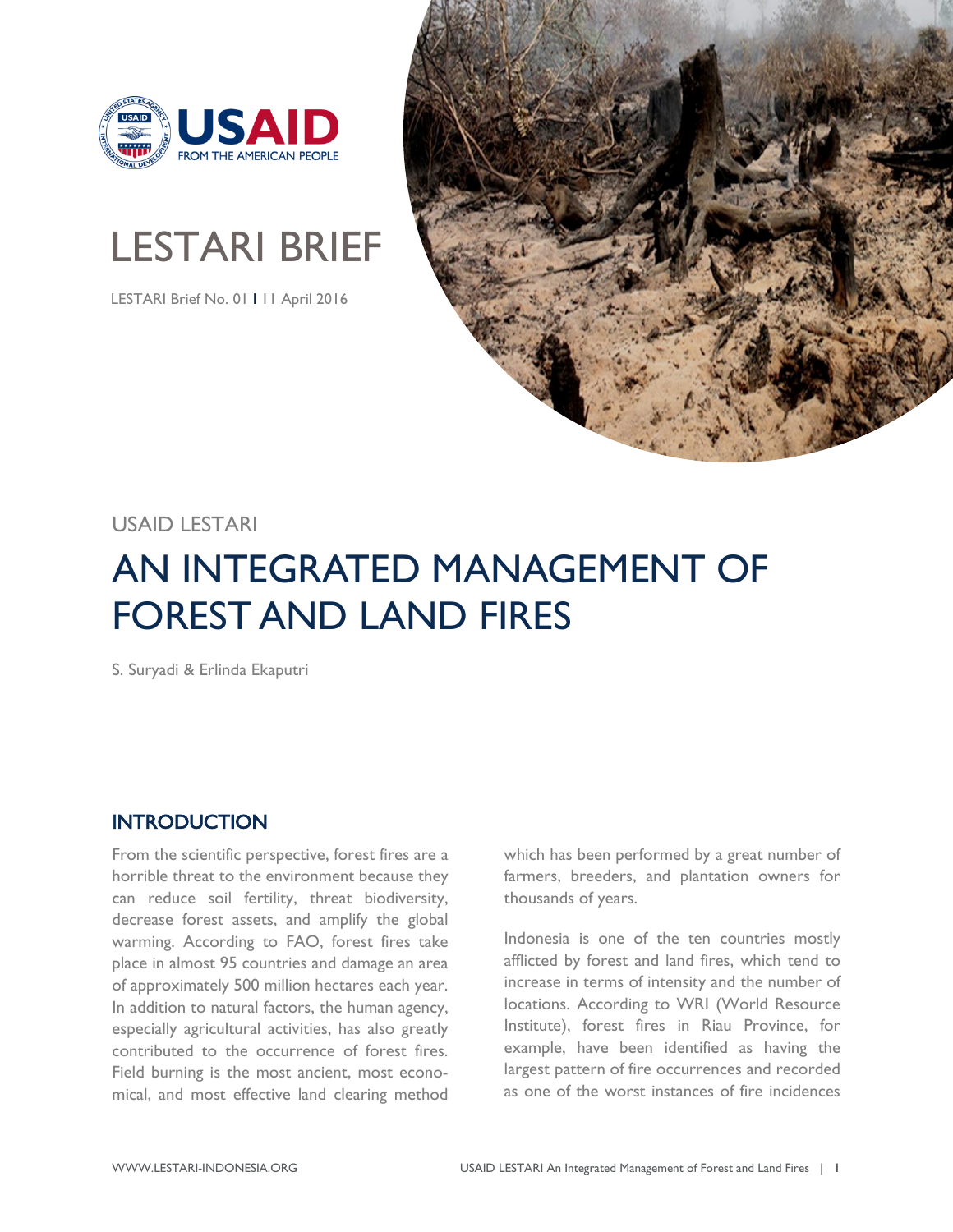since 2001. In spite of the fact that the fires were not as intense as it had been in 2014, the 2015 fires could nevertheless be considered as severe in terms of area of lands afflicted, duration of the fires, and material losses incurred. In Jambi Province, for instance, the total area of peatlands destroyed by the fires reached 33,000 hectares within a period of mere two weeks (Kompas, 9 September 2015). The same was also true in Central Kalimantan Province, in which the fires cover a total area of 1,220.40 hectares.

| No.            | Province           | Land Area (ha) |          |          |
|----------------|--------------------|----------------|----------|----------|
|                |                    | 2013           | 2014     | 2015     |
| ı              | Jambi              | 199.10         | 3,470.61 | 2,217.00 |
| $\overline{2}$ | Riau               | 1,077.50       | 6,301.10 | 2,643.00 |
| 3              | South Sumatera     | 484.15         | 8,504.86 | 476.57   |
| 4              | West Java          | 252.80         | 552.69   | 1,029.70 |
| 5              | East Java          | 1,352.14       | 4,975.32 | 553.30   |
| 6              | West Kalimantan    | 22.70          | 3,556.10 | 995.32   |
| 7              | South Kalimantan   | 417.50         | 341.00   | 185.70   |
| 8              | Central Kalimantan | 3.10           | 4,022.85 | 1,220.40 |
| 9              | North Sumatera     | 295.40         | 3,219.90 | 146.00   |

**TABLE 1. NINE INDONESIAN PROVINCES WITH THE WIDEST AREA AFFLICTED BY FOREST/LAND FIRES IN 2015**

Source: Ministry of Environment and Forestry, 2015

### PROBLEMS AND CHALLENGES

In spite of the fact that they also afflict many countries, from the political perspective, forest and land fires reflect the inability of Indonesia to overcome this problem, which remains prevalent, especially in Sumatera and Kalimantan Islands. This constant inability may damage Indonesia's reputation at international level. In 2015, 23 thousand hotspots were identified by Terra and Aqua satellites throughout the Indonesian archipelago, which were spread over 11 provinces. The highest number of hotspots were identified in Central Kalimantan Province (11,000 hotspots in average), which was followed by South Sumatera (10,000 hotspots in average), Riau, Papua, West Kalimantan, and Jambi

(approximately 3,000 hotspots). By the end of August 2015, more than 4,000 hotspots had been identified in those six provinces. Moreover, the number of hotpots in those 11 provinces increased as the year passed because the dry season in 2015 was relatively longer than it had been in the previous year. In general, fires start to break out and spread in June. Only in Riau Province does this "fire period" occur twice a year, which is from February to March and from July to September.

Indonesia has declared its commitment in front of all nations to reducing its greenhouse gas emission: 26% by its own effort and 41% through international aids by 2020. However, years of observation show that the intensity of forest and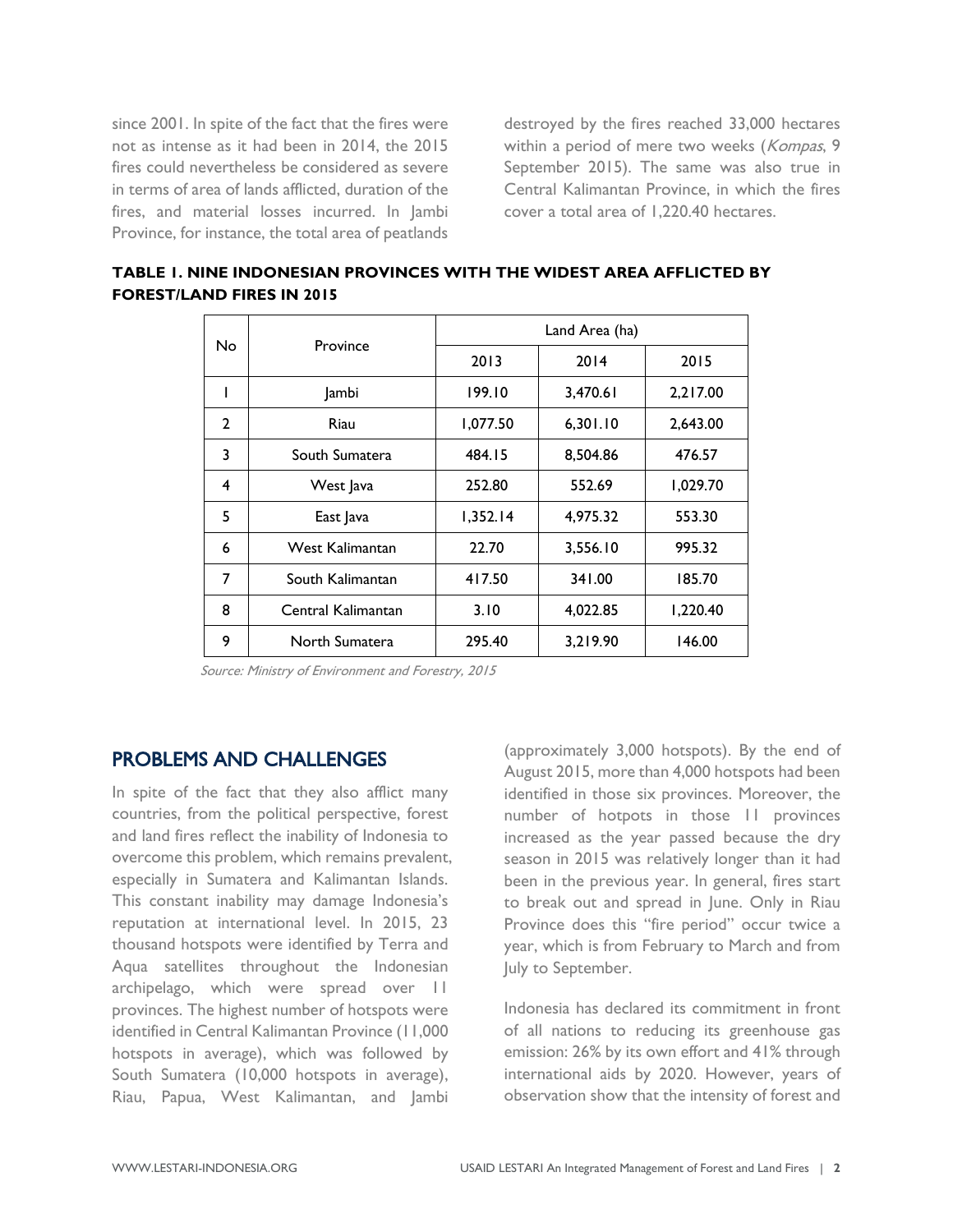land fires in Indonesia has not declined; if any, the situation has gotten worse with each passing year. Because of this, the government may not be able to achieve its own designated targets, while the prevention of forest and land fires should have been one of the most important forms of intervention which the government must make in order to reduce the greenhouse gas emission, especially the one which is generated by forest and peatland industries (Presidential Regulation No. 6 of 2011 regarding the National Action Plan for Reducing Greenhouse Gas Emission).

Central Kalimantan is the region with the highest intensity of forest and land fires, and the total area afflicted by the fires keeps increasing with many different hotspots spread over all of its regencies. Data from the Ministry of Environment and Forestry show that in 2015, out of 14 regencies in Central Kalimantan, 5 regencies had the largest number of hotspots and the widest total area of afflicted lands, as shown in the table below.

| No | Regency              | Month and Number of Hotspots in<br>2015 |           |         |
|----|----------------------|-----------------------------------------|-----------|---------|
|    |                      | August                                  | September | October |
|    | Kapuas               | 66 I                                    | 1.782     | 2.213   |
| 2  | Katingan             | 280                                     | 803       | 1.540   |
| 3  | East<br>Kotawaringin | 871                                     | 1,533     | 1,022   |
| 4  | Pulang Pisau         | 1,224                                   | 3.803     | 2.507   |
| 5  | Seruyan              | 576                                     | 1,524     | 1,728   |

Many studies of the causes of fires in Indonesia conclude that human activities are the most significant contributor to forest and land fires. This is strongly related to the local people's practices of land management which still largely relies on land burning as the most economical, easiest, and quickest method of clearing lands. Such burnings have long become the main source of fires. In addition to that, there are also various region-specific factors in forest and land fires, with their own characteristics and patterns. For example, fire occurrences may be related to certain conflicts over land acquisition and the conversion of lands into plantations. However, the most contributing factor is the inconsistent application of land use policies. There are even regulations which explicitly encourage land burnings, such as the Governor of Central Kalimantan's Regulation No. 15 of 2010 which allows forest burnings, providing that a government's permit has been acquired.

Forest and land fires exert an enormous impact on the social and economic conditions of the people who live near the afflicted areas. The USAID LESTARI Project carried out a study of the impacts of forest fires in Central Kalimantan in 2015, particularly in the Katingan-Kahayan Landscape. The results show that the total area of afflicted lands within the scope of our project site reached 304, II3 hectares.



Economic losses suffered by local people's rubber plantations reached 821 million rupiahs or 7.5 million rupiahs per hectare. In addition to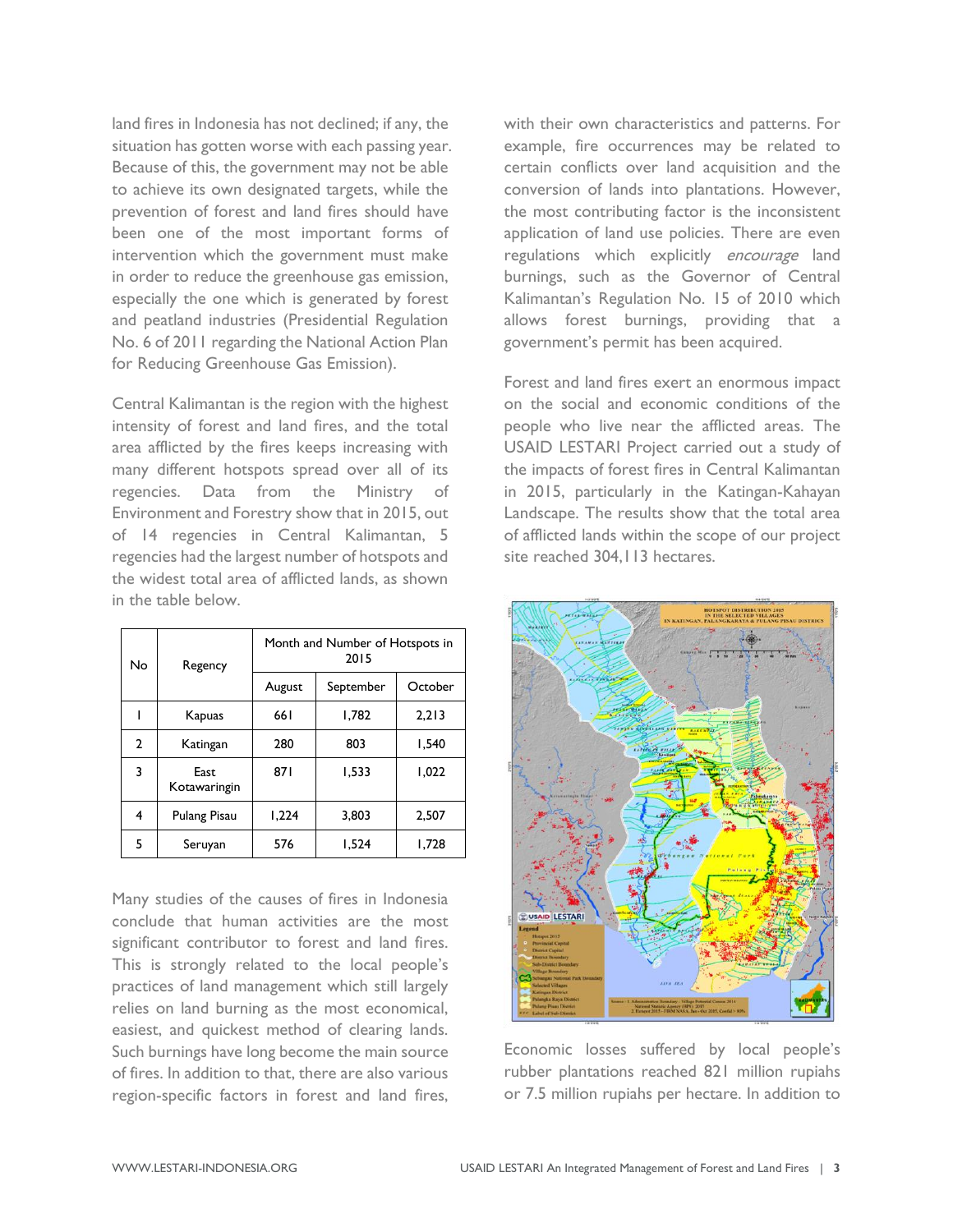that, the volume of production from local fields and plantations decreased up to 40%, which suggests a significant decline of approximately 75% in local people's income. Meanwhile, health expenses incurred by asphyxia and respiratory problems, headache, diarrhoea, and various other diseases soared by 207%.

The findings of a study conducted by the USAID LESTARI Project also indicate that the land fires have also increased the poverty rate. Households with a monthly income of approximately 1 to 2 million rupiahs decreased up to 75%. This situation typically continues until the new crops start producing yields. The impact of the fires on people's health was also quite significant. For example, up to 4,377 cases of diarrhoea were found around the afflicted areas, and this number includes 1,843 cases in Katingan, 1,287 cases in Pulang Pisau, and 1,247 cases in Palangkaraya. Another important impact of the fires was a reduced quality of water.

## POLICY RECOMMENDATIONS

Forest and land fires which took place in Central Kalimantan from April to October 2015 have incurred a considerable loss in social, economic, and environmental terms. A report from the Bank of Indonesia (BI) reveals a decline of 0.04 to 0.10% in the annual economic growth of Central Kalimantan Province (September, 2015).

According to the report, almost 100% of the fires were caused by human activities and the conversion of peatlands into fields and plantations. In order to prevent fires, the government issued a policy which stops the granting of concession licenses for converting peatlands into fields or plantation areas. In spite of this "no-new-license" policy, forest and land fires continues to expand because of the ineffectiveness of the current schemes of land usage and irrigation systems, which do not seem to support the policy.

In addition to these weaknesses, another contri-

buting factor to the policy's inability to combat fires is the ineffective coordination amongst relevant institutions in terms of fire prevention and containment. In consideration of these facts, we think that the government needs to apply the Integrated Fire Management Program or IFM. In general, IFM consists of these following components.

### 1. IFM BACKGROUND IDEA

There are many resources for fire prevention available today, such as the information technology, physical tools or equipment, funds, and labour. However sophisticated, such resources will not produce any effective results if there is no good coordination amongst all relevant stakeholders. This situation is aggravated by the fact that the available preventive measures are not always seriously implemented. Because of this, a holistic approach is required to manage fires in which all parties concerned (government institutions, the private sector, and the local community) must be able to work together and support each other at all stages of a fire management initiative: fire prevention, fire containment, and recovery. Such cooperation is essential, considering that (a) fire, due to its nature, cannot be managed by a single body or landowner and (b) fire management is the collective responsibility of all land managers, both the public and the private sectors, as well as both small-scale and and large-scale landowners.

## 2. IFM PRINCIPLES

The success of IFM application depends on two factors. Firstly, all relevant stakeholders must be willing to work together in all projects dedicated to fire prevention and containment in a cooperative and collaborative way. Secondly, a task force or committee must be formed to monitor and gather all resources which can promote a stronger collaboration. It must be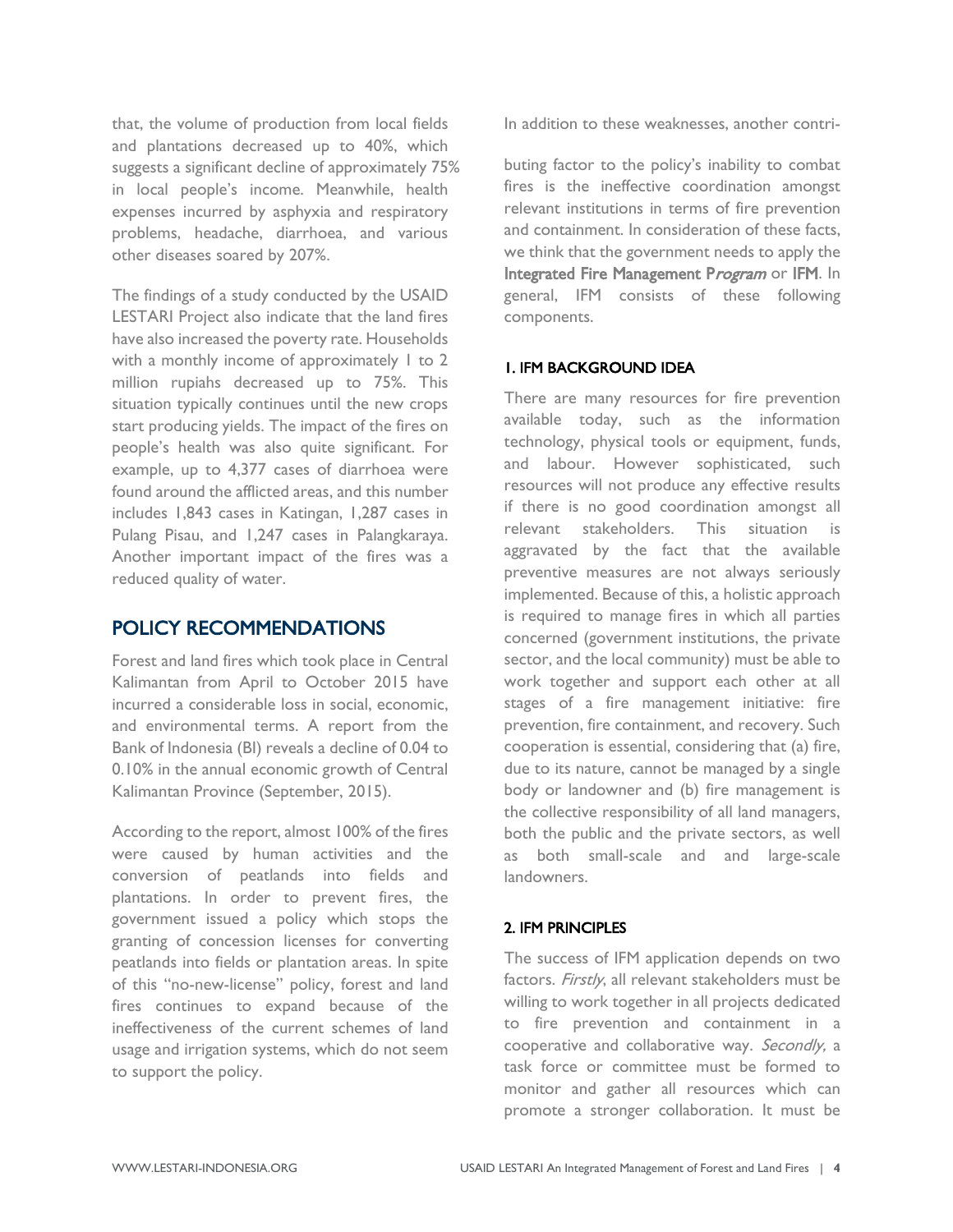emphasized that the responsibility of fire management must not be borne by only a single institution, be it governmental, private, or community-based, but distributed proportionately amongst all of the stakeholders according to their own capacity and resources.

### 3. THE RELATIONSHIP BETWEEN IFM AND COMMUNITY PARTICIPATION

The members of local community are those most negatively affected by the fires, as well as those most knowledgeable about the sources or causes of the fires. Besides that, the local or customary community also possesses the necessary knowledge, skills, and institutions which can play

an important role in controlling fires. Because of this, it is imperative that any policies on fire management involve the local community, starting from the prevention stage to the recovery stage. In the past, the local people tend to simply ignore the fires and the afflicted areas, thinking that fire management and containment are the government's responsibility. Greater involvement of the local people helps to ward off such apathy.

In operational terms, the relationship between the concepts of integrated fire management and community participation is outlined in this following schema.

#### IFM APPROACH FOR LESTARI

USAID LESTARI will use the frameworks of Integrated Fire Management (IFM) and Community-Based Fire Management (CBFiM) simultaneously. The IFM framework will be implemented by observing and using actual fire incidences in a particular landscape as a basis for planning effective fire management activities at district level. Meanwhile, the CBFiM framework will be implemented by gathering all information and knowledge, which are derived from the local people, and using them as a basis for effective planning fire management activities.

| <b>INTEGRATED FIRE MANAGEMENT (IFM)</b>                                                                                                             | <b>COMMUNITY-BASED FIRE MANAGEMENT (CBFIM)</b>                                                                                                                                                                                                     |  |
|-----------------------------------------------------------------------------------------------------------------------------------------------------|----------------------------------------------------------------------------------------------------------------------------------------------------------------------------------------------------------------------------------------------------|--|
| <b>Analysis of Fire Incidences</b>                                                                                                                  | Arrangement – preliminary meetings between the<br>government, the private sector, and the local<br>people - Multi-Stakeholder Forum (MSF)                                                                                                          |  |
| Reviewing the causes and behaviours of the<br>fires.                                                                                                |                                                                                                                                                                                                                                                    |  |
| Outlining the characteristics, types, and sources<br>of fires, as well as historical records and<br>repeated patterns.                              | <b>Examination of Fire Incidences and Livelihood</b><br>Discussion about topics related to livelihood assets<br>and fires, including the impacts of fires on local<br>people's assets and means of sustenance, the time<br>of the incidences, etc. |  |
| <b>Analysis of Fire Impacts</b>                                                                                                                     |                                                                                                                                                                                                                                                    |  |
| Identifying the meaningful impacts of the fires on<br>the local community and the biodiversity.                                                     |                                                                                                                                                                                                                                                    |  |
| Assessing the preservation of local people's<br>livelihood, social behaviours, culture, economic<br>resources, ecological balance, and environment. | Instruments which can be used, such as village<br>mapping, development maps, and transects.                                                                                                                                                        |  |